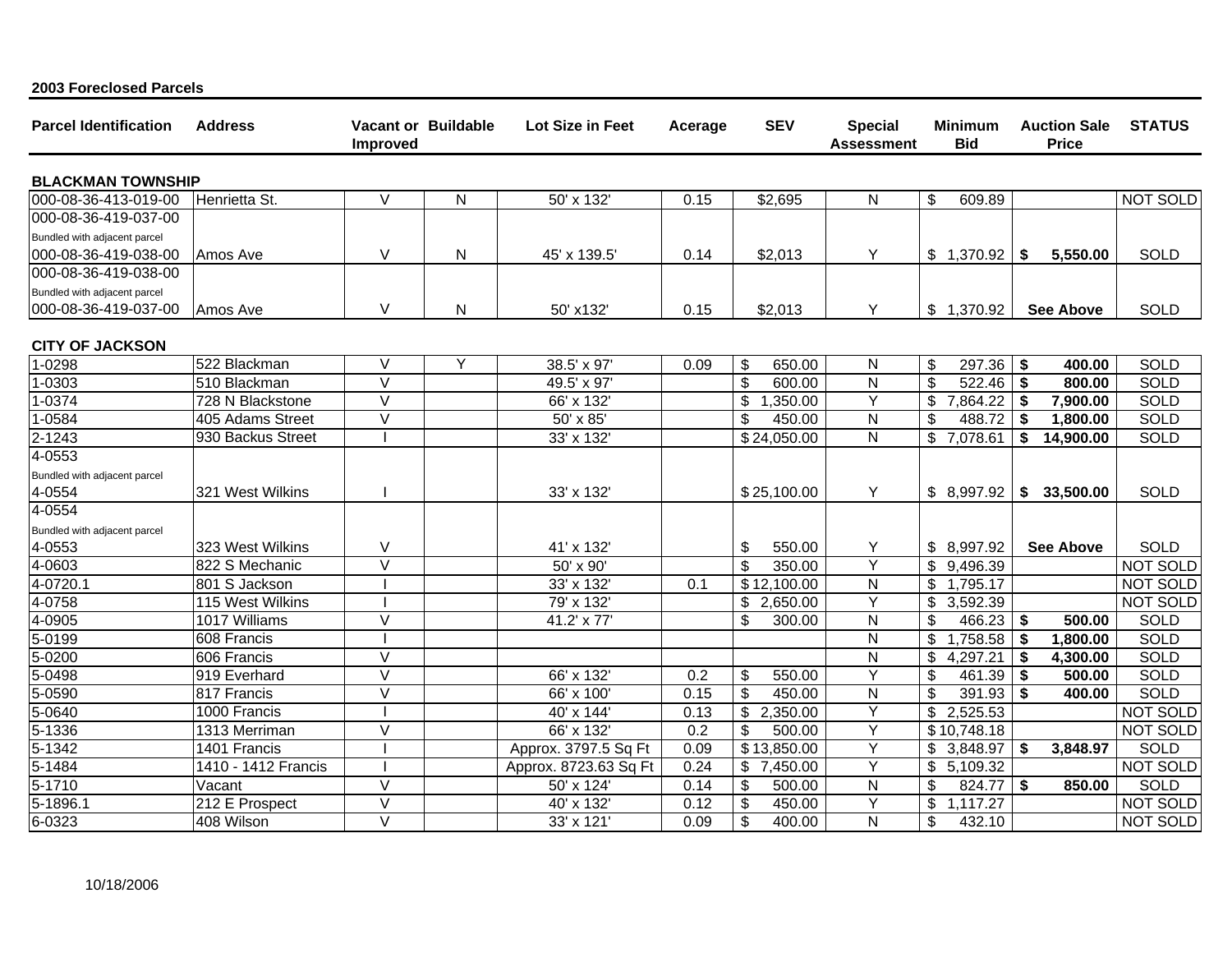|  |  | 2003 Foreclosed Parcels |  |
|--|--|-------------------------|--|
|--|--|-------------------------|--|

| <b>Parcel Identification</b>     | <b>Address</b>      | Improved                | <b>Vacant or Buildable</b> | Lot Size in Feet      | Acerage | <b>SEV</b>           | <b>Special</b><br><b>Assessment</b> | <b>Minimum</b><br><b>Bid</b> |      | <b>Auction Sale</b><br><b>Price</b> | <b>STATUS</b> |
|----------------------------------|---------------------|-------------------------|----------------------------|-----------------------|---------|----------------------|-------------------------------------|------------------------------|------|-------------------------------------|---------------|
| <b>CITY OF JACKSON continued</b> |                     |                         |                            |                       |         |                      |                                     |                              |      |                                     |               |
| 6-0383                           | 1313 Michigan Ave   |                         |                            |                       |         |                      | N                                   | 1,492.65<br>\$               | \$   | 6,100.00                            | <b>SOLD</b>   |
| 6-1710                           | Vacant              | $\vee$                  |                            | 66.4' x 126'          | 0.19    | \$<br>600.00         | N                                   | \$<br>538.29                 | \$   | 4,550.00                            | <b>SOLD</b>   |
| 7-0224                           | 810 Homewild        | $\overline{\vee}$       |                            | 66' x 132'            | 0.2     | \$<br>750.00         | Y                                   | \$9,375.78                   |      |                                     | NOT SOLD      |
| 7-030                            | 312 N Columbus      | $\overline{\mathsf{V}}$ |                            | 44' x 92'             | 0.09    | \$<br>400.00         | Y                                   | \$<br>4,180.89               |      |                                     | NOT SOLD      |
| 7-0578                           | 506 E Trail Street  |                         |                            | 31' x 132'            | 0.09    | \$<br>6,720.00       | Y                                   | 6,959.85<br>\$               |      |                                     | NOT SOLD      |
| <b>COLUMBIA TOWNSHIP</b>         |                     |                         |                            |                       |         |                      |                                     |                              |      |                                     |               |
| 000-19-26-351-009-00             | 110 Wilkshire       | $\vee$                  |                            | 90' x 112'            | 0.231   | \$4,500              | N                                   | 1,225.02<br>\$               | \$   | 12,000.00                           | SOLD          |
| 000-19-26-357-006-00             | 113 Wilkshire       | $\vee$                  | Y                          | 89' x 113'            | 0.23    | \$4,430              | $\overline{\mathsf{N}}$             | $\mathfrak{S}$<br>1,216.46   | \$   | 6,500.00                            | SOLD          |
| <b>GRASS LAKE TOWNSHIP</b>       |                     |                         |                            |                       |         |                      |                                     |                              |      |                                     |               |
| 000-10-18-104-001-00             | 3729 Sylvan         |                         |                            |                       |         | \$31,200             |                                     | \$3,163.98                   |      | \$19,000.00                         | NOT SOLD      |
| <b>HANOVER TOWNSHIP</b>          |                     |                         |                            |                       |         |                      |                                     |                              |      |                                     |               |
| 000-17-07-476-004-01             | <b>Fowler Road</b>  | $\vee$                  | N                          | 26.39' x 656.71'      | 0.39    | \$900                | ${\sf N}$                           | $\mathsf{\$}$<br>477.17      |      |                                     | NOT SOLD      |
| <b>HENRIETTA TOWNSHIP</b>        |                     |                         |                            |                       |         |                      |                                     |                              |      |                                     |               |
| 000-04-25-376-001-10             | None Listed         | $\vee$                  | N                          | 100' x 300'           | 0.69    | \$14,632             | $\mathsf{N}$                        | \$<br>405.44                 | \$   | 1,100.00                            | <b>SOLD</b>   |
| <b>LEONI TOWNSHIP</b>            |                     |                         |                            |                       |         |                      |                                     |                              |      |                                     |               |
| 000-04-34-477-001-00             | Portage River Drain | $\vee$                  | N                          | Approx. 14374.8 Sq Ft | 0.33    | \$150                | ${\sf N}$                           | \$<br>355.34                 |      |                                     | NOT SOLD      |
| 000-09-31-326-008-00             | Sheridan Rd.        | $\overline{\vee}$       | ${\sf N}$                  | Approx. 2395.4 Sq Ft  | 0.05    | \$1,600              | N                                   | \$<br>625.61                 |      |                                     | NOT SOLD      |
| 000-14-09-129-041-00             | 320 Broad St        | $\vee$                  | Y                          | Approx. 5772 Sq Ft    | 0.13    | \$2,750              | N                                   | \$11,677.74                  |      |                                     | NOT SOLD      |
| <b>NAPOLEON TOWNSHIP</b>         |                     |                         |                            |                       |         |                      |                                     |                              |      |                                     |               |
| 124-15-19-351-001-00             | 7884 Hollywood Dr   |                         |                            |                       |         | \$725                | N                                   | 430.28<br>\$                 | \$   | 4,600.00                            | <b>SOLD</b>   |
| 130-15-20-327-018-00             | 5513 Sand Beach     | $\vee$                  | Y                          | 50' x 120'            | 0.14    | $\overline{$}38,485$ | Y                                   | $\mathfrak{S}$<br>5,102.79   | l \$ | 18,050.00                           | <b>SOLD</b>   |
| <b>NORVELL TOWNSHIP</b>          |                     |                         |                            |                       |         |                      |                                     |                              |      |                                     |               |
| 000-20-25-376-003-01             | Beach Road          | $\overline{\vee}$       |                            |                       | 12.43   |                      | $\mathsf{N}$                        | \$3,839.78                   | \$   | 42,400.00                           | <b>SOLD</b>   |
| <b>PARMA TOWNSHIP</b>            |                     |                         |                            |                       |         |                      |                                     |                              |      |                                     |               |
| 000-06-32-376-004-00             | 18175 E Erie Rd     |                         |                            | 90' x 200'            | 0.35    | \$20,529             | N                                   | 2,704.54<br>S                | \$   | 11,000.00                           | <b>SOLD</b>   |
| 050-06-31-152-054-00             | Neptune Dr          | $\vee$                  | Y                          | 80' x 160'            | 0.29    | \$2,900              | $\overline{Y}$                      | \$<br>$477.42$ \$            |      | 1,150.00                            | SOLD          |